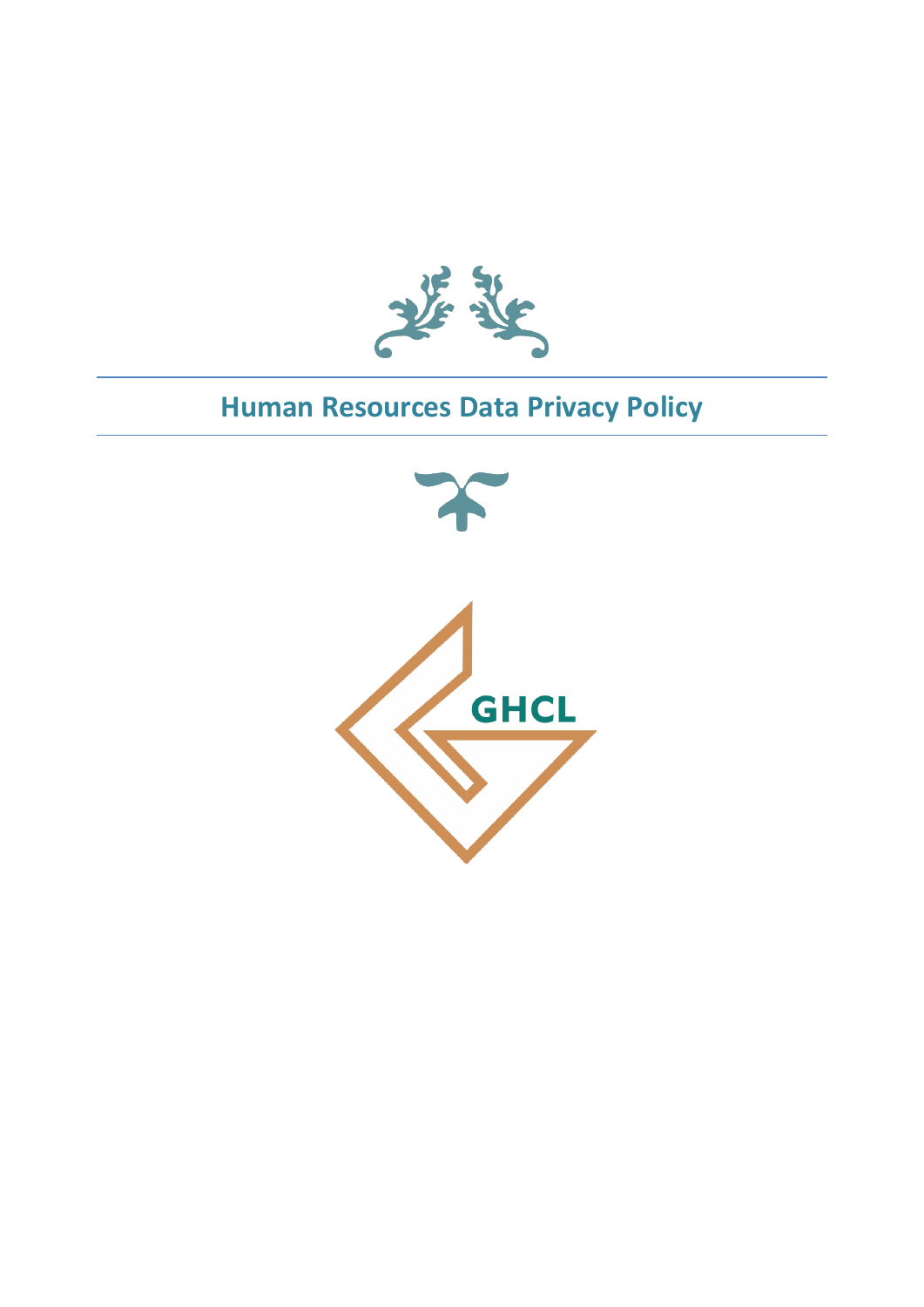

# **Table of Contents**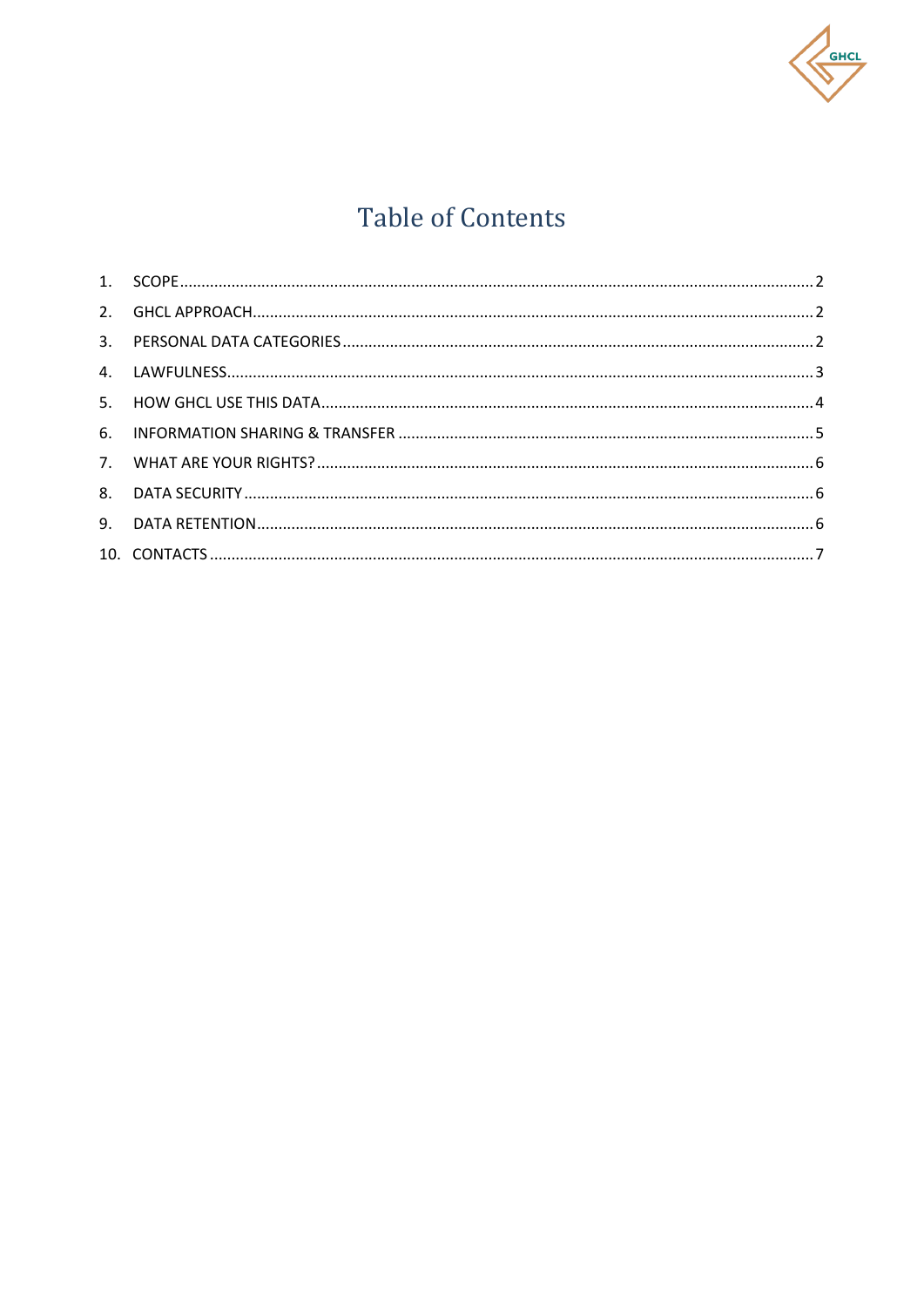

# <span id="page-2-0"></span>1. SCOPE

- 1.1. This Policy applies to all personal data about past, present and prospective employees, including candidates applying for a role, temporary and permanent employees, contractors, consultants and trainees ("you") that is collected, maintained or used by directors, officers, managers and employees of GHCL Limited ("GHCL") as part of an actual or prospective employment relationship. Personal data collected, maintained or used outside of the employment relationship, such as personal data arising from use of GHCL products or commercial offerings, is not covered by this Policy.
- 1.2. Nothing in this Policy is intended to form a contract of employment or otherwise. At GHCL discretion and as necessary, GHCL may amend this Policy from time to time. GHCL will notify you when updates are made.

## <span id="page-2-1"></span>2. GHCL APPROACH

2.1. GHCL value its employees and appreciate the importance of treating personal data as confidential. In this Policy GHCL outline its standards for Human Resources personal data privacy practices so that you have an opportunity to understand GHCL approach. GHCL require any directors, officers, managers and employees entrusted with your personal data as part of their job responsibility to treat it as confidential and in conformity with this Policy. GHCL will also seek to ensure that any third-party service providers GHCL use to administer its Human Resources programmes are bound to maintain confidentiality when handling your personal data on GHCL behalf, in a manner that is consistent with this Policy.

#### <span id="page-2-2"></span>3. PERSONAL DATA CATEGORIES

- 3.1. GHCL generally process the following personal data about you over the course of recruitment or employment:
- 3.1.1. Your biographical information, including your name, gender, date of birth, details of family members, previous job history, education details, nationality
- 3.1.2. Your home and postal address, Home telephone number, personal email address, country of residence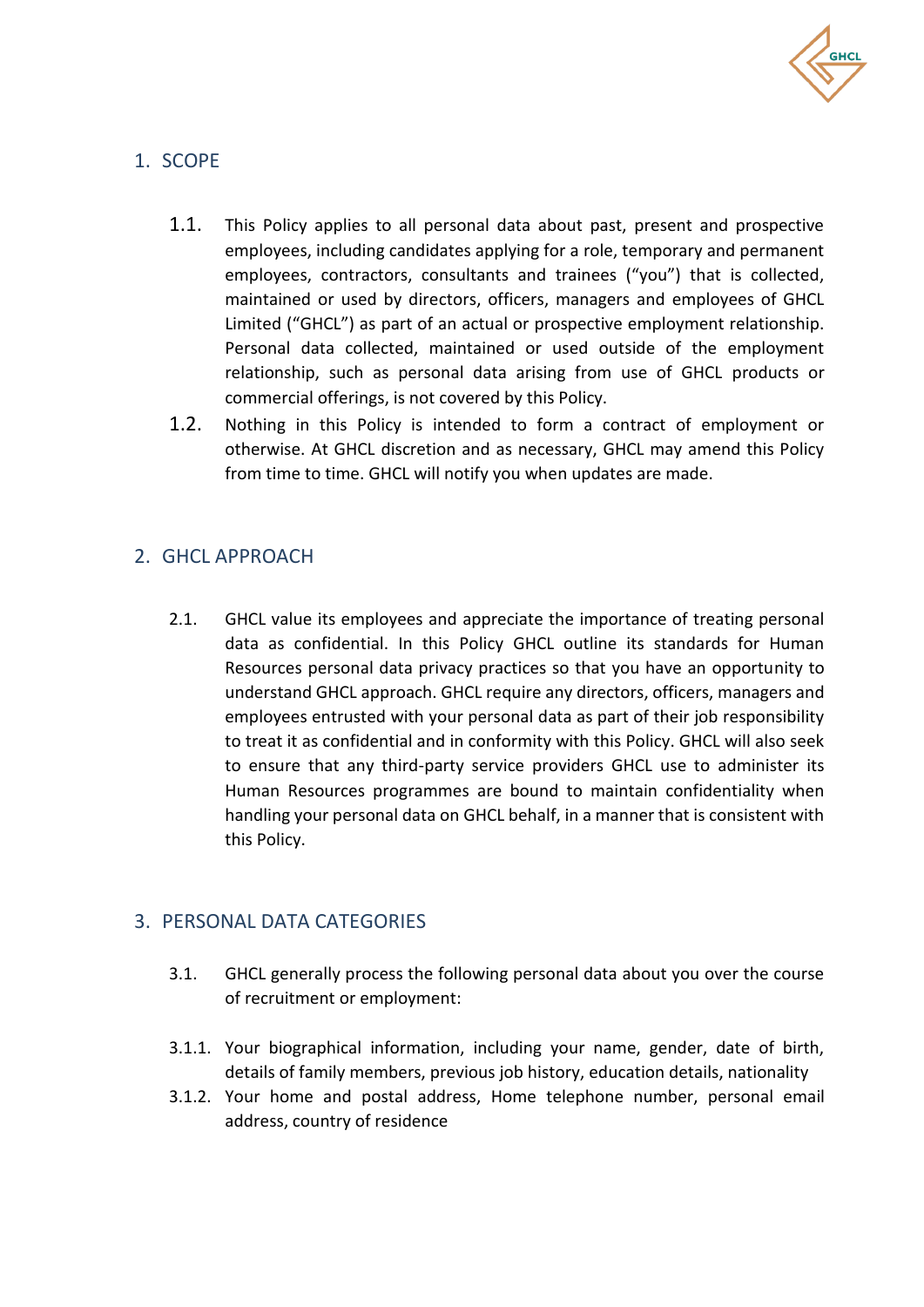

- 3.1.3. Your identification numbers, including government-issued identification number or passport information
- 3.1.4. Your performance information, including management metrics, appraisals, feedback
- 3.1.5. Communications and internet information like your correspondence and details of internet use held on or made through GHCL systems subject to relevant restrictions under applicable law
- 3.1.6. Payroll information, including your salary details and bank account information.
- 3.2. GHCL most often collect personal data about you directly from you in the course of your application and employment. GHCL may also use other sources, subject to restrictions under applicable law, to assist in obtaining relevant personal data about you. For example, third parties help to support recruitment, credit checks, reference and background checks, investigations of possible employee wrongdoing, and help GHCL to locate former employees and beneficiaries for purposes of administering certain benefits plans. GHCL Human Resources programmes require personal data about you to function properly. In limited circumstances some programmes may involve certain sensitive health information (e.g. medical certificates submitted to GHCL or other health-related benefits processes), financial data (e.g. payroll) or data about race or religion when mandated by local laws & regulations. Such sensitive personal data will be treated with the utmost care and in accordance with special requirements set out in applicable data protection Rules and other laws.
- 3.3. GHCL will endeavor to collect only the minimum amount of personal data required to administer its programmes and to comply with applicable employment and other relevant laws.

# <span id="page-3-0"></span>4. LAWFULNESS

4.1. Generally, GHCL process your personal data because it is necessary to do so to implement an employment agreement between you and GHCL, and where GHCL legal duties as an employer require it. In other circumstances, GHCL may process your personal data where it is necessary for us to defend, prosecute or make a claim in a court of law. GHCL may seek your explicit consent for an activity from time to time, which you may decline if GHCL ask, or revoke even after you have previously agreed, by contacting your Human Resources representative.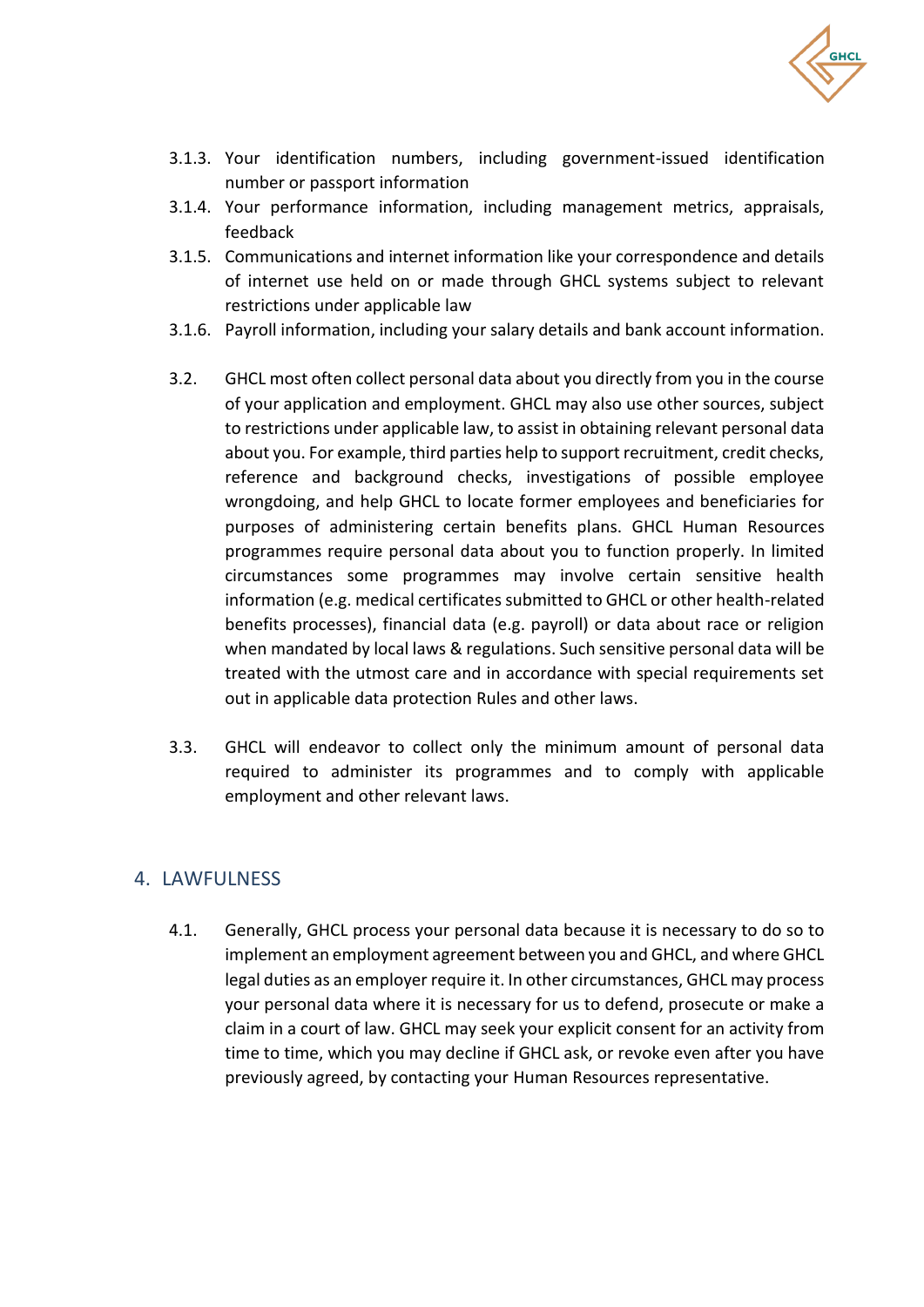

#### <span id="page-4-0"></span>5. HOW GHCL USE THIS DATA

- 5.1. Your personal data may be used for the following employment-related purposes:
- 5.1.1. To contact you and manage GHCL relationship with you, oversee compliance with policies and applicable law, assess performance, for promotions and appraisals and for training purposes
- 5.1.2. To store emails and documents generated by you on systems that GHCL administer and make available for employment related purposes, which may contain personal data
- 5.1.3. To manage your benefits, including administering remuneration, relocation, insurance, payroll, provident fund, superannuation fund, gratuity pensions and other employee benefits including retiral benefits and tax, including disclosure to others such as payroll providers, accountants, occupational health providers, insurers, pensions administrators, hosting service providers, govt. and statutory authorities and legal advisers
- 5.1.4. To manage recruitment of employees, including legal eligibility for work, vetting, hires, promotion and succession planning
- 5.1.5. To comply with policies, including in relation to claims, disciplinary actions or legal requirements and conducting investigations and incident response, including reviewing your communications in these situations in accordance with relevant internal policies and applicable law
- 5.1.6. For security purposes, for providing IT support and for employee authentication
- 5.1.7. To manage occupational health and absence and fitness for work and notifying family members in emergencies
- 5.1.8. To comply with GHCL's legal obligations and to change GHCL business structure GHCL may disclose your personal data in connection with proceedings or investigations anywhere in the world to third parties, such as public authorities, law enforcement agencies, regulators and third-party litigants. GHCL may also provide relevant parts of your personal data to any potential acquirer of or investor in any part of GHCLs' business for the purpose of that acquisition or investment
- 5.1.9. To facilitate business travel, travel-related support including conference attendance, bookings, and emergency support services
- 5.1.10. To conduct certain checks, such as anti-fraud checks where this is relevant to your position and in accordance with applicable law. GHCL and other organisations engaged by GHCL may access and use your personal data to conduct these credit checks and checks to prevent fraud and money laundering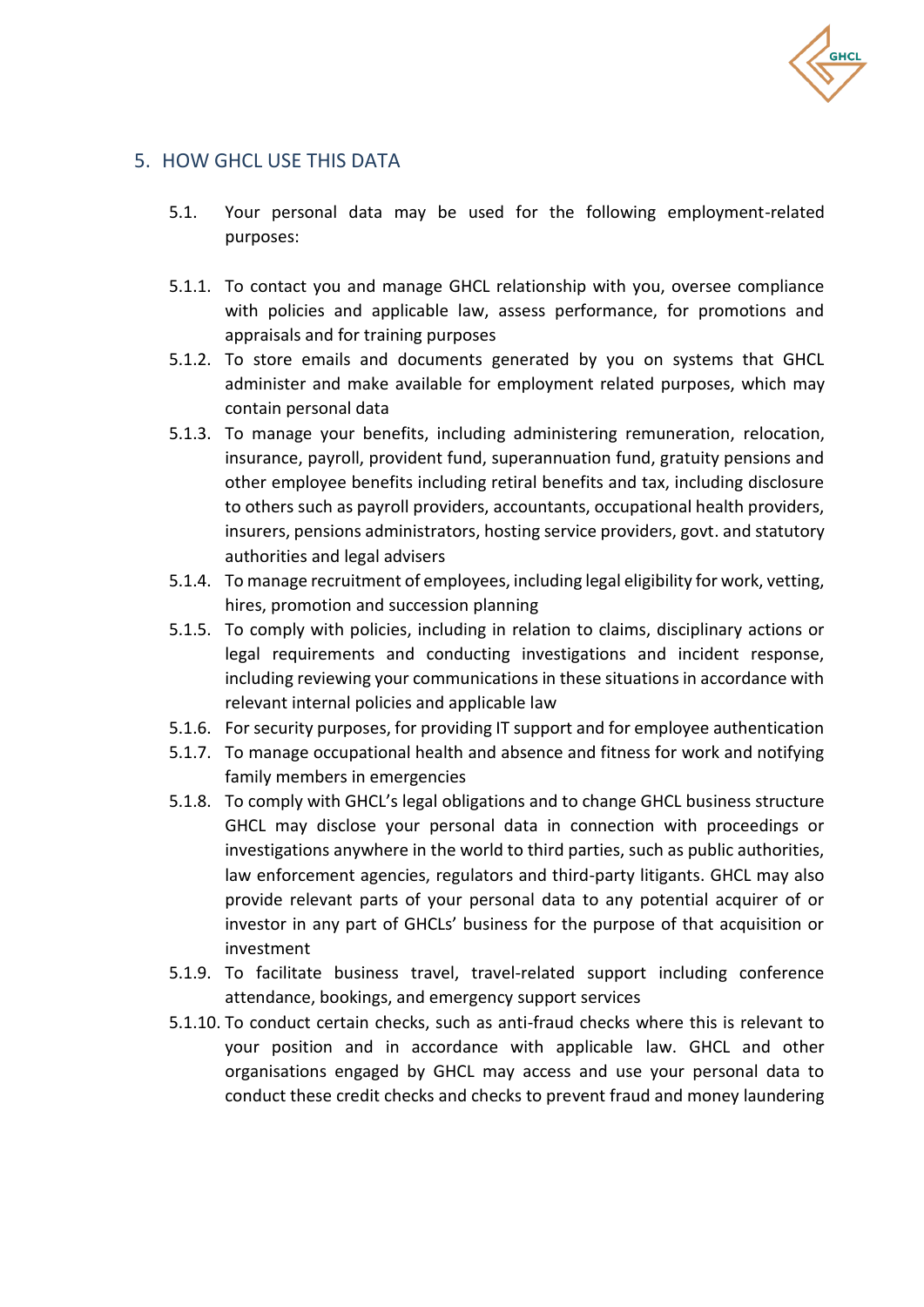

- 5.1.11. To monitor equal employment opportunities, in respect of diversity categories including but not limited to age, gender, ethnicity, nationality, religion, disability, sexual orientation, and marital or family status. Such monitoring would only apply where it is either required or authorised by the specific legislation and conducted in full compliance with data protection requirements governing the use of such categories of personal data
- 5.1.12. To manage collective agreements for administering collective employee arrangements where these are in place
- 5.1.13. For internal and external auditing, assurance and risk management purposes
- 5.1.14. For statistical analysis and research purposes in the context of employment, including predictive modelling and people planning.

#### <span id="page-5-0"></span>6. INFORMATION SHARING & TRANSFER

- 6.1. Your personal data will be shared for the purposes described in Section 5 above to the extent necessary to carry out these purposes, and as permitted by law. Note that your personal data may be processed either locally in the jurisdiction where you work or reside, or in any other jurisdiction where GHCL or its approved third-party service providers operate, worldwide, depending on the needs of the business over the course of your tenure with us, to the extent necessary and as permitted by law. Your personal data will only be shared outside GHCL Group with third parties under the following circumstances:
- 6.1.1. Where a third-party service provider retained by GHCL is under contract to assist in administering GHCL Human Resources activities, subject to appropriate confidentiality obligations and data processing agreements, compatible with this Policy;
- 6.1.2. In the event that the company, business or division in which you are employed is being considered for outsourcing or sale, and then only subject to contractual requirements to preserve confidentiality;
- 6.1.3. With private or government authorities only when GHCL have determined that GHCL is required to do so under applicable laws;
- 6.1.4. To investigate suspected fraud or illegality, to anticipate or defend legal claims; or to conclude a change of control of your company, business or division; or
- 6.1.5. Where you have given us your prior permission to do so.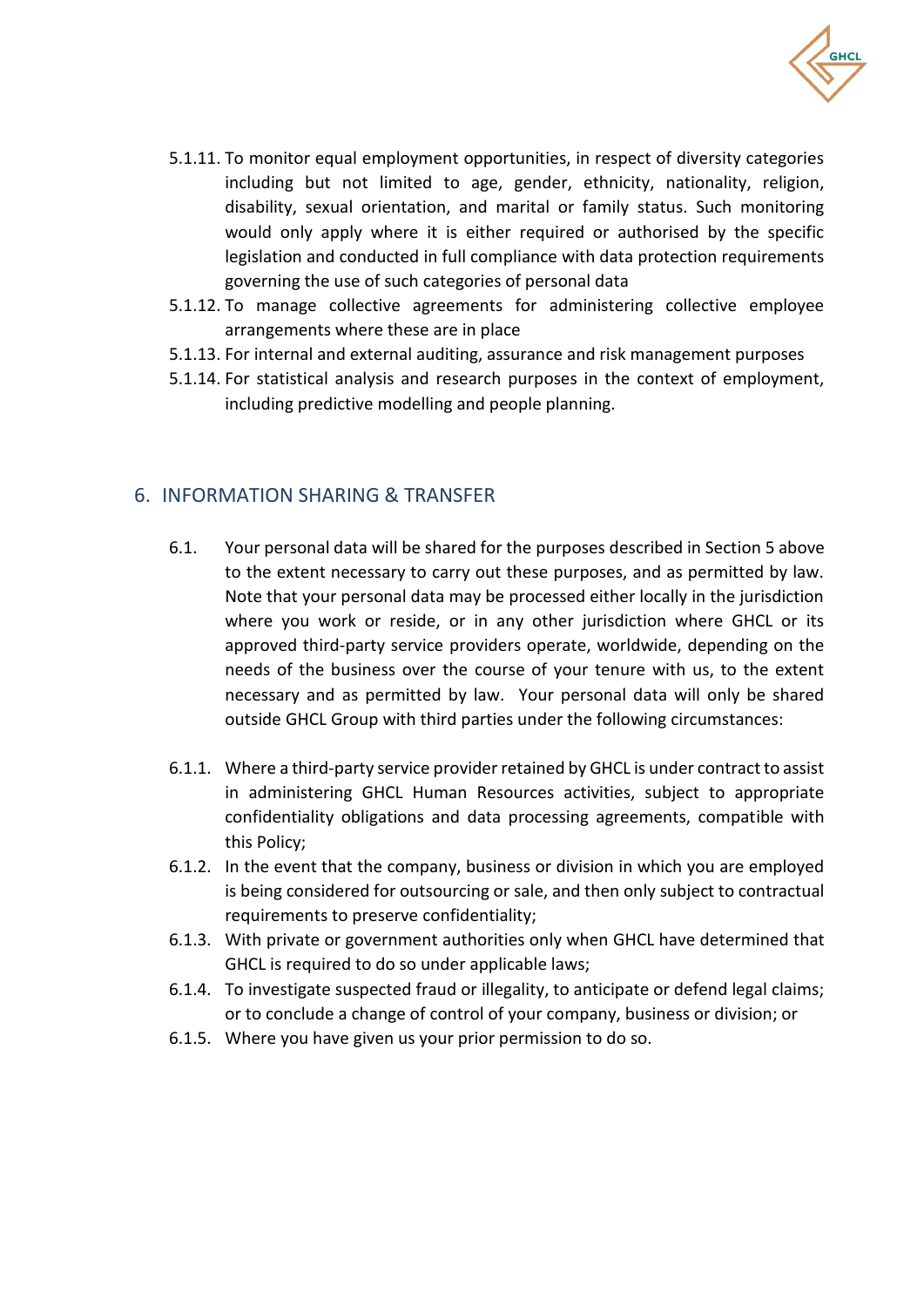

# <span id="page-6-0"></span>7. RIGHTS

- 7.1. **ACCESS:** You have the right to access your personal data in many circumstances, generally within 1 month of your request;
- 7.2. **RECTIFICATION**: You can ask GHCL to have inaccurate personal data amended
- 7.3. **ERASURE**: You can ask GHCL to erase personal data in certain circumstances, recognizing that GHCL must in any case respect its data retention legal obligations in the field of employment;
- 7.4. **WITHDRAWAL OF CONSENT**: You can withdraw any consents to processing that you have given us and prevent further processing if there is no other legitimate ground upon which GHCL can process your personal data;
- 7.5. **RESTRICTION**: You can require certain personal data to be marked as restricted for processing in certain circumstances;
- 7.6. **PORTABILITY**: You can ask us to provide you with a copy of your personal data in such a form that you can send it to a third party;

## <span id="page-6-1"></span>8. DATA SECURITY

8.1. Maintaining the security and integrity of your personal data is a high priority and GHCL endeavor to maintain appropriate administrative, technical, personnel and physical measures to safeguard personal data against loss, theft, and unauthorised uses or modifications. GHCL expect you to contribute to the security culture of GHCL by following appropriate security policies and procedures, completing assigned trainings, and reporting suspected incidents to relevant incident response contacts promptly.

#### <span id="page-6-2"></span>9. DATA RETENTION

9.1. GHCL keep records of your personal data no longer than necessary for the purpose for which GHCL obtained them and for any other permitted compatible purposes, including compliance with legal obligations in the field of employment law. GHCL records management schedules document the applicable minimum retention periods required by local laws. GHCL use these schedules to establish the retention time periods for various categories of records that contain your personal data. Relevant employment contract retention periods in GHCL range from 6 months to 10 years from the date the employment contract ceases. If you complete the recruitment process without receiving or accepting an offer